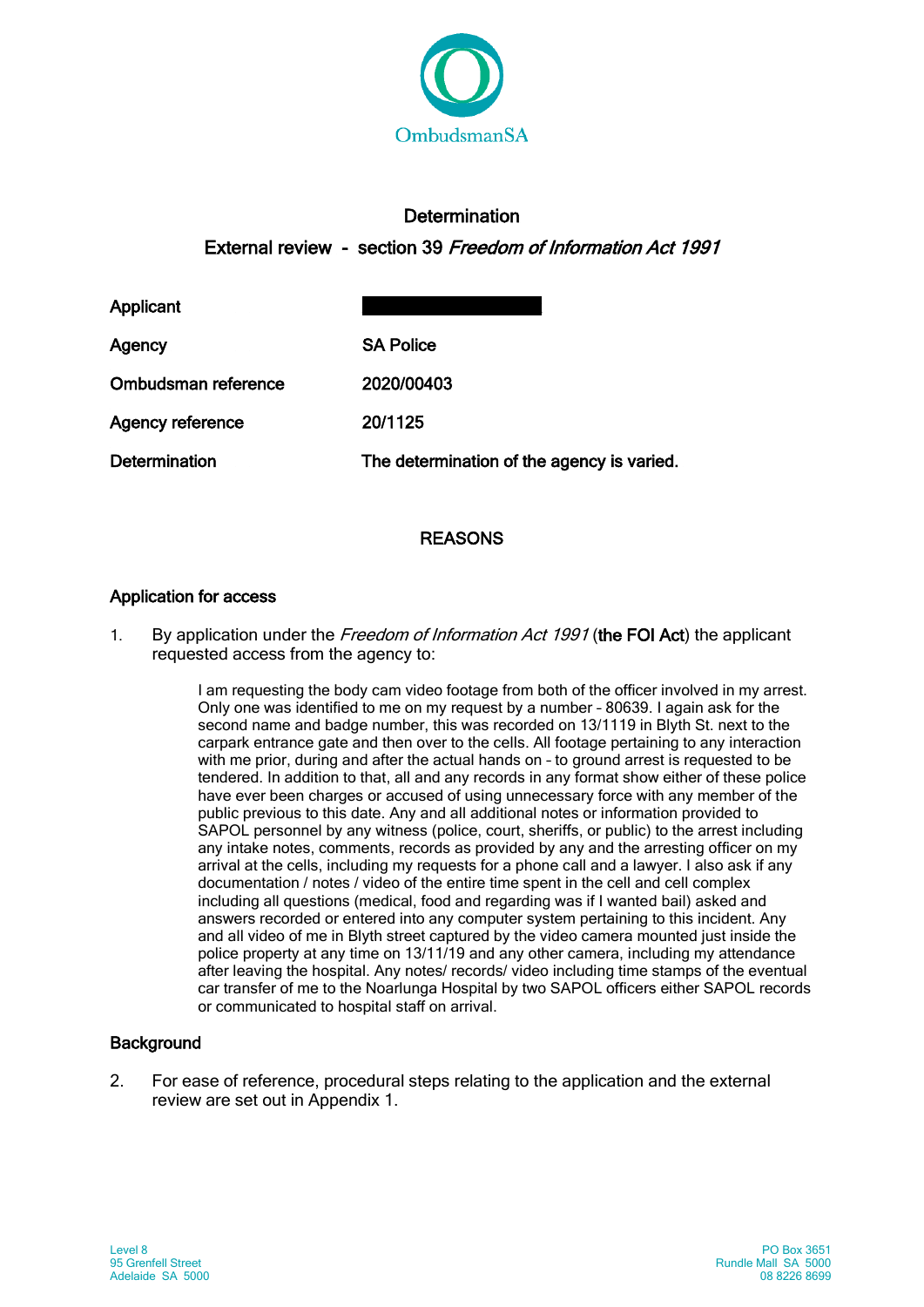## **Jurisdiction**

3. This external review is within the jurisdiction of the Ombudsman as a relevant review authority under section 39 of the FOI Act.

### Provisional determination

- 4. I provided my tentative view about the agency's determination to the parties, by my provisional determination dated 4 August 2020. I informed the parties that subject to my receipt and consideration of submissions from the parties I proposed to vary the agency's determination.
- 5. The applicant provided oral submissions via phone call with my Legal Officer on 5 August 2020. The applicant requested that paragraph 50 in my provisional determination be removed from the final determination as it indicates that the applicant was only seeking a specific portion of the document, which the applicant advises is not correct.
- 6. Paragraph 50 was included in my provisional determination as an assurance to the applicant that the material I considered to be exempt was not, in my view, what the applicant was primarily interested in.
- 7. I formed this view having regard to multiple conversations between the applicant and my Legal Officer. The paragraph does not form part of my reasoning. Accordingly, I have no issue with removing this comment from my determination.
- 8. The applicant also stated during her phone call with my Legal Officer on 5 August 2020 that the dates provided in Appendix 1 are incorrect. Specifically, the applicant is certain that she received the internal review determination on the same day on which she lodged her application for internal review.
- 9. Having reviewed the copies of the applications and determinations as provided by the agency, I am satisfied that the dates as they appear in Appendix 1 are correct.
- 10. The agency advised via email dated 14 August 2020 that it had no further submissions to make.
- 11. In the course of my external review I also consulted with the interested party whose image can be seen and whose voice can be heard in the body cam footage. I advised in my provisional determination that in the event that the interested party consents to disclosure of his image and voice, that this would be sufficient to alter my views such that I would be satisfied that disclosure would not be unreasonable.
- 12. In a phone call with my Legal Officer on 4 August 2020, the interested party advised that he had no objection to disclosure of the portions of body cam footage which reveal his image and voice.
- 13. Accordingly, this determination is in the same terms as my provisional determination with the exceptions of:
	- paragraph 50 of my provisional determination being omitted from this determination
	- the body cam footage insofar as it relates to the interested party is not exempt pursuant to clause 6(1).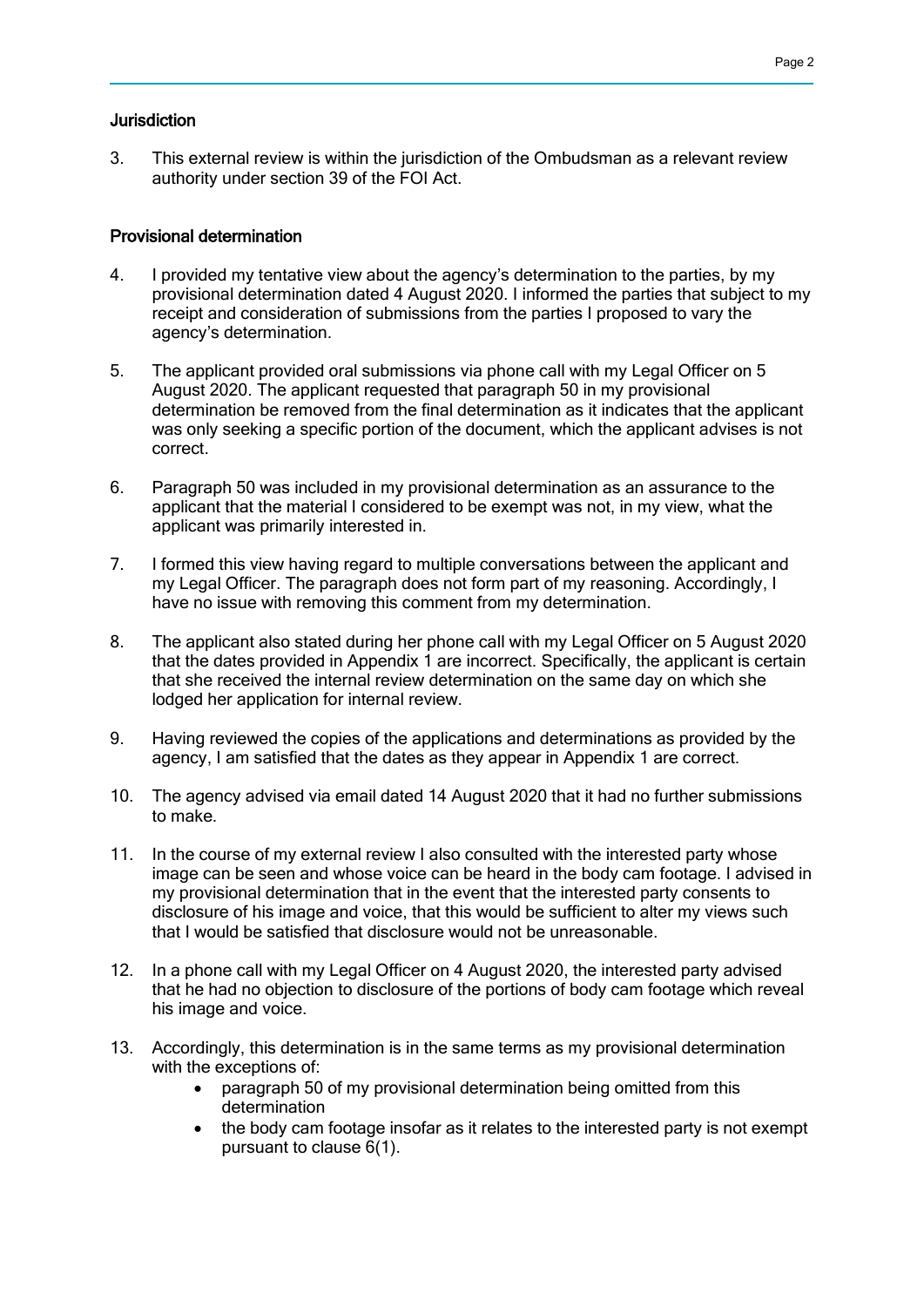## Relevant law

- 14. A person has a legally enforceable right to be given access to an agency's documents in accordance with the FOI Act.<sup>1</sup>
- 15. The FOI Act provides that upon receipt of an access application, an agency may make a determination to refuse access where the documents are 'exempt'. Schedule 1 lists various exemption clauses which may be claimed by an agency as a basis for refusing access.
- 16. Under section 48, the onus is on the agency to justify its determination 'in any proceedings'. This includes the external review process.
- 17. Section 39(11) provides that the Ombudsman may confirm, vary or reverse the agency's determination in an external review, based on the circumstances existing at the time of review.
- 18. In its determination, the agency purported to rely upon clauses 6(1) and 12(1) of Schedule 1 of the FOI Act in refusing access to the documents. In its submissions to this Office, the agency also referred to clauses  $4(2)(a)(v)$ ,  $4(2)(a)(vi)$  and  $4(3)$ . I set all of these clauses out in full:

#### 4—Documents affecting law enforcement and public safety

(2) A document is an exempt document if it contains matter the disclosure of which— (a) could reasonably be expected—

(v) to endanger the security of any building, structure or vehicle; or

(vi) to prejudice any system or procedure for the protection of persons or property; and

(b) would, on balance, be contrary to the public interest.

(3) A document is an exempt document if it is a document that was created by the former Bureau of Criminal Intelligence or has been created or is held by the State Intelligence Section of South Australia Police or any authority substituted for that body.

### 6—Documents affecting personal affairs

(1) A document is an exempt document if it contains matter the disclosure of which would involve the unreasonable disclosure of information concerning the personal affairs of any person (living or dead).

#### 12—Documents the subject of secrecy provisions

(1) A document is an exempt document if it contains matter the disclosure of which would constitute an offence against an Act.

19. Insofar as the agency has relied upon clause 12(1), section 45 of the *Police Complaints* and Discipline Act 2016 (PCD Act) is also relevant. Section 45 provides:

### 45—Confidentiality

(1) Except as required or authorised by this Act or by the Commissioner, the ICAC or the OPI, a person who is or has been engaged in the administration of this Act must not, directly or indirectly, disclose information in relation to or connected with a matter that forms or is the subject of a complaint, report, assessment or investigation under this Act. Maximum penalty: \$2 500 or imprisonment for 6 months.

(2) Despite subsection (1), a person engaged in the administration of this Act may disclose information—

(a) for the purposes of the administration or enforcement of this Act; or

(b) for the purposes of a criminal proceeding or a proceeding for the imposition of a penalty; or

 Freedom of Information Act 1991, section 12.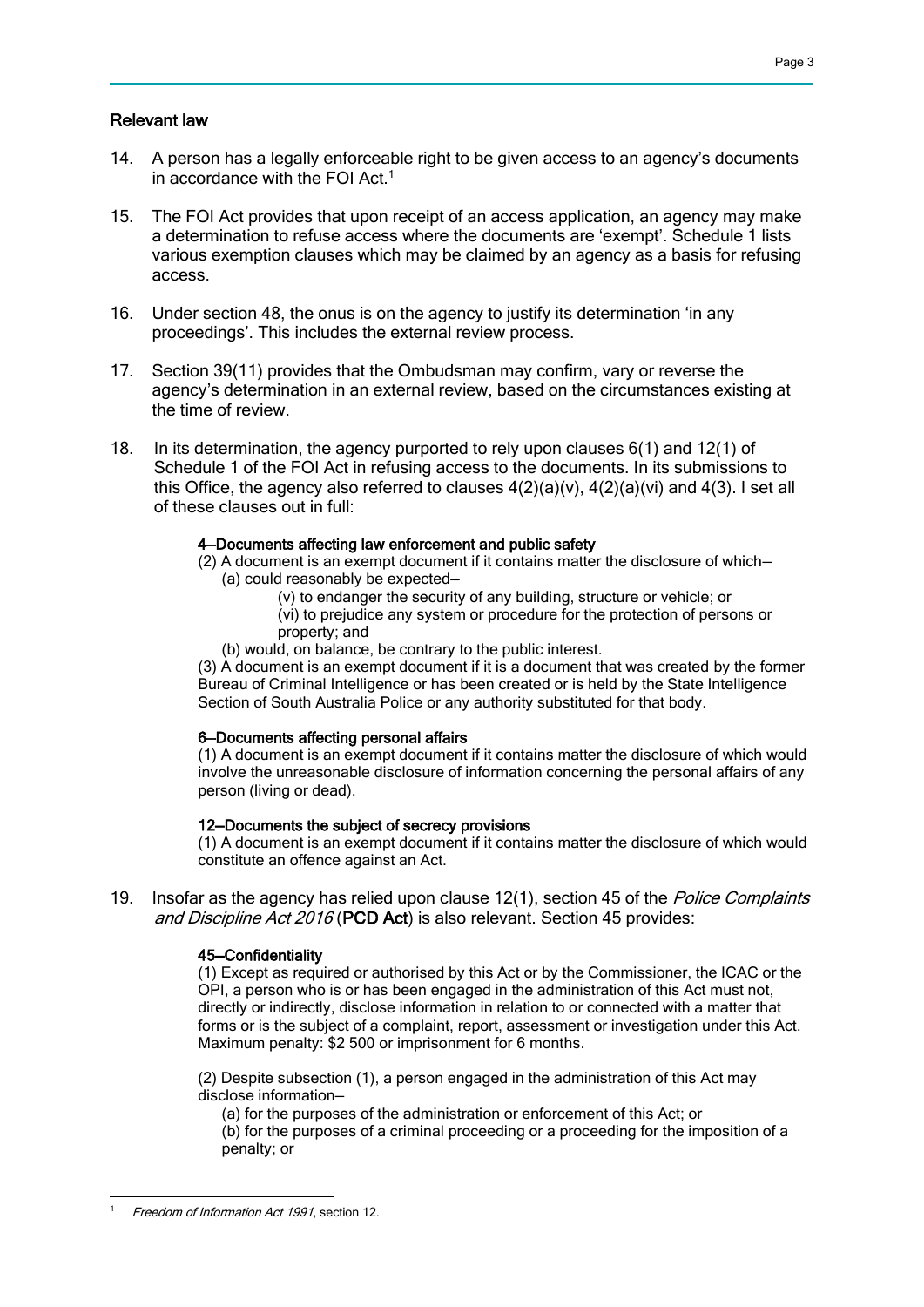(c) for the performance of the functions of the Commissioner, the ICAC or the OPI under another Act; or

(d) in accordance with an order of a court; or

(e) if the information relates to the person and is disclosed by the person to a close family member of the person; or

(f) as otherwise required or authorised by this or another Act.

#### Documents in issue

- 20. The documents in issue can be grouped into three categories: arrest documents, bodycam footage and complaint files.
- 21. By its determination the agency refused access to all of the documents which fell within the scope of the applicant's request. The determination was confirmed upon internal review.
- 22. In its submissions to this Office the agency revised its position, submitting that, excepting a small portion of one document, it did not consider the arrest documents to be exempt pursuant to any clause. The arrest documents were provided to the applicant on 14 July 2020.
- 23. The agency has also submitted that the body cam footage is only partially exempt. Having regard to the complexities surrounding the partial redaction of video footage, the applicant has not yet been provided with any of the body cam footage.
- 24. The agency maintains that the complaint files are exempt.
- 25. Accordingly, the documents in issue in this external review are:
	- the redacted portion of the Detainee Summary Report Custody form
	- the parts of the body cam footage considered to be exempt pursuant to clauses 6(1), 4(2)(a)(v) and 4(2)(a)(vi)
	- the complaint files.

#### Issues in this review

26. Having regard to the agency's determination and the exemption clauses provided in Schedule 1 of the FOI Act, it is for me to determine whether to confirm, vary or reverse the agency's determination in regards to the documents in issue.

### **Consideration**

Arrest documents – Detainee Summary Report Custody form

- 27. The Detainee Summary Report Custody form has been partially released to the applicant on the basis that the redacted information is exempt pursuant to clause 4(3).
- 28. The agency has advised that the redacted information was created by the State Intelligence Section of South Australia Police (SIS) and was obtained from SIS for the purpose of incorporating the information into the Detainee Summary Report Custody form.
- 29. Noting that the information was obtained from SIS, it appears SIS not only created the information but also holds that information.
- 30. Accordingly, I am satisfied that the redacted information is exempt pursuant to clause 4(3).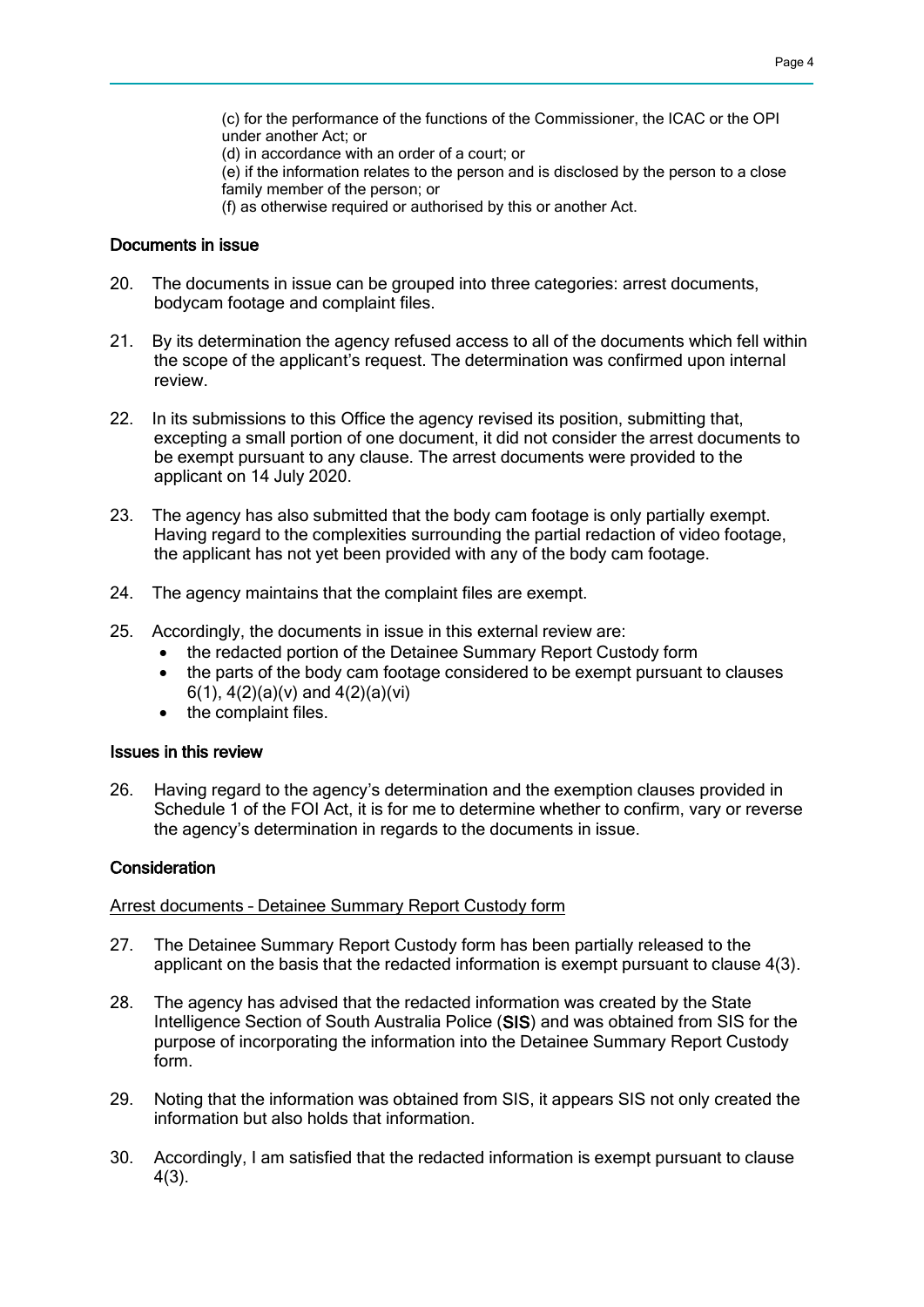31. All remaining arrest documents have been released to the applicant in full.

## Body cam footage

- 32. There are two body cam footage videos (the videos). In its original determination the agency claimed the videos to be exempt in full on the basis of clause 12(1) in conjunction with section 45(1) of the PCD Act.
- 33. In its later submissions to this Office the agency revised its position stating that the videos are now considered to be partially exempt pursuant to clauses  $6(1)$ ,  $4(2)(a)(v)$ and  $4(2)(a)(vi)$ .
- 34. By email to the agency dated 24 July 2020 my Legal Officer sought clarification regarding the agency's changed position. The agency's response dated 28 July 2020 indicated that section 45(1) of the PCD Act was no longer considered to be applicable to the videos as the Office in Charge of the Internal Investigation Section, in accordance with the authority delegated to him by the Commissioner of Police, authorised the disclosure of the videos.
- 35. While section 45(1) of the PCD Act prevents disclosure of information 'in relation to or connected with' a complaint lodged under the PCD Act, and it is my view that the videos would fall within this category and therefore be exempt pursuant to clause 12(1), section 45(1) does allow for disclosure of information if authorised by the Commissioner of Police. Having regard to the agency's response to my Legal Officer dated 28 July 2020, I note that authorisation has been given to disclose the videos and therefore accept the agency's revised position in regards to the videos.
- 36. Noting that the rationale provided by the agency for refusing full access is the same for both videos, I have addressed the two videos together.

## Clause 6(1)

- 37. The agency has claimed the videos to be partially exempt on the basis of clause 6(1) in respect to the image and voice of a present third party, whose image can be seen and whose voice can be heard in both of the videos.
- 38. The term 'personal affairs' is defined in section 4(1) of the FOI Act to include a person's financial affairs, criminal records, marital or other personal relationships, employment records, and personal qualities or attributes. However, the definition is not exhaustive. The term has been held to involve 'matters of private concern to an individual'<sup>2</sup> and the 'composite collection of activities personal to the individual concerned'<sup>3</sup> .
- 39. It is my view that all information which might directly or indirectly lead to the identification of any person, other than the applicant, would constitute that person's personal affairs. This may include images of an individual, audio of an individual's voice, images of a location closely associated with an individual (for example a person's home or work) and images of clothing worn by that individual. Accordingly, I am satisfied that the images of the third party and audio of his voice constitute his personal affairs.
- 40. Being satisfied that the videos contain information concerning the third party's personal affairs I now turn to whether disclosure would be unreasonable.

 $\overline{a}$ <sup>2</sup> Commissioner of Police v District Court of New South Wales (1993) 31 NSWLR 606, 625, citing Re Williams and Registrar of Federal Court of Australia (1985) 8 ALD 219 and Young v Wicks (1985) 13 FCR 85 at 88-89.

Commissioner of Police v District Court of New South Wales (1993) 31 NSWLR 606, 625, citing Re Wong and Department of Immigration and Ethnic Affairs (1984) 2 AAR 208 at 210.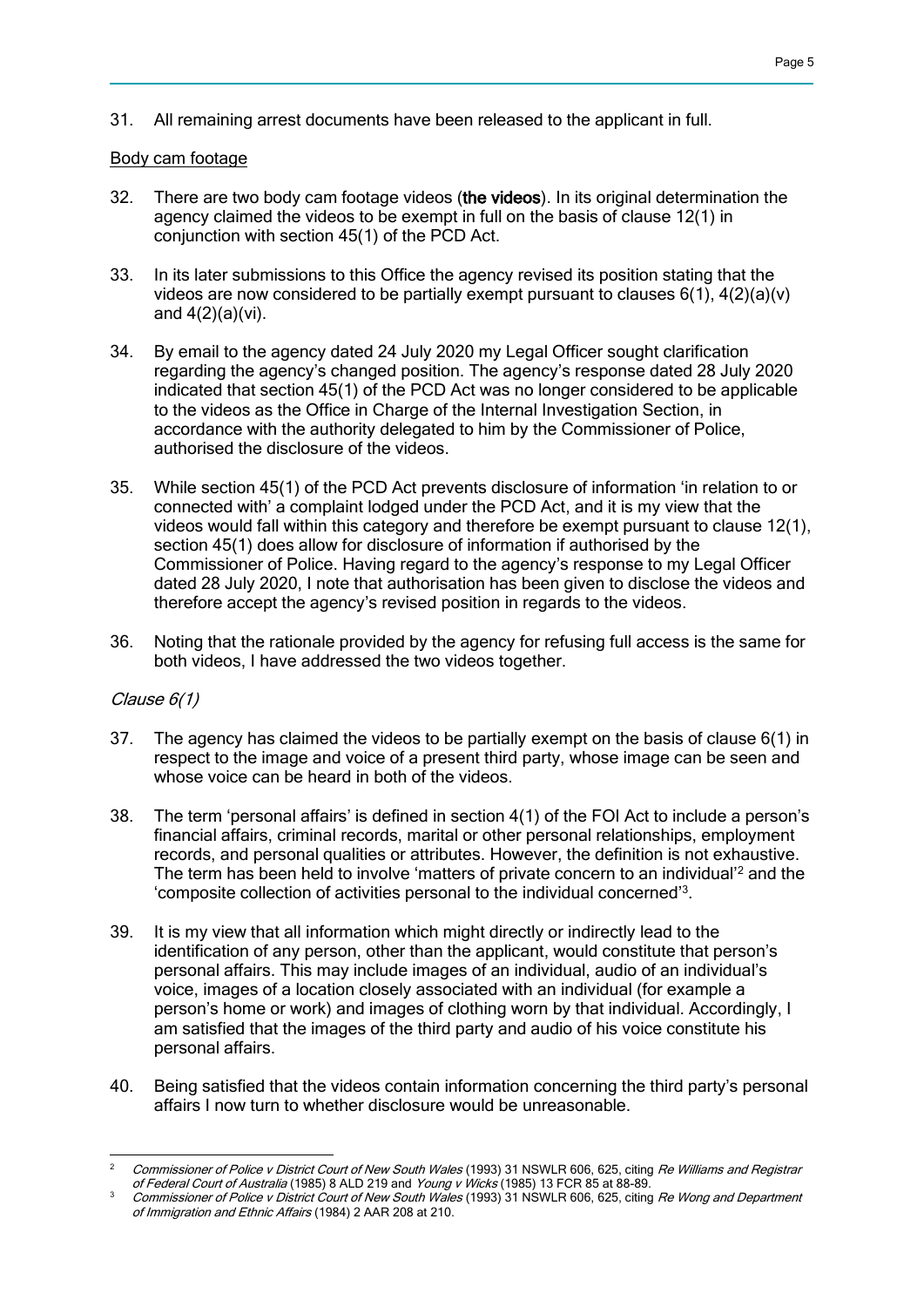41. In Treglown v SA Police the South Australian District Court said that when interpreting 'unreasonable' in clause 6, a decision making is to consider:

> …not merely the content of the information which is sought to be disclosed, although in some circumstances that may be sufficient, but, as well, its relationship with other material known to the applicant, its level of sensitivity, the attitude of the person affected by the disclosure, the circumstances in which the information was originally obtained, whether it was already known to the applicant, the nature of the applicant's interest in it and any disclosed intentions with respect to its use.<sup>4</sup>

- 42. In addition, unreasonableness has 'at its core, public interest considerations',<sup>5</sup> such as the protection of personal privacy, the objects of the legislation being satisfied and ensuring transparency and accountability within representative government.
- 43. I am aware that the identity of the interested party is known to the applicant and that, noting that the applicant was the subject of both videos, disclosure of the interested party's personal affairs would not reveal any information not already known by the applicant.
- 44. However when considering whether disclosure of information concerning personal affairs would be unreasonable, the decision maker should bear in mind that disclosure under the FOI Act is unrestricted and, therefore, there is potential for disclosed documents to be disseminated to the world at large.<sup>6</sup>
- 45. As already covered, my Legal Officer sought the views of the interested party regarding disclosure of his personal information. The interested party confirmed that he consented to his image and voice being released in the context of the body cam footage.
- 46. In light of these submissions, I am satisfied that disclosure of the interested party's voice and image would not be unreasonable and that therefore those portions of the body cam footage are not exempt.

## Clauses  $4(2)(a)(v)$  and  $4(2)(a)(vi)$

- 47. The agency has claimed that the videos should be partially visually redacted in two places on the basis of clauses  $4(2)(a)(v)$  and  $4(2)(a)(vi)$ . No exemption clause has been claimed in regards to the audio of either video. The agency has confirmed that the visual footage can be partially redacted by way of masking/pixelating the exempt material.
- 48. The agency has first stated that the videos should be partially redacted from the time the rear police station complex gate is opened until the time that the applicant steps into the cell complex. The agency proposes to redact the background footage but leave the footage of the applicant intact.
- 49. For the specified portions of the videos to be exempt pursuant to clause  $4(2)(a)(v)$  they must contain matter the disclosure of which could be reasonably expected to endanger the security of a building, structure or vehicle. Disclosure must also, on balance, be contrary to the public interest.
- 50. I consider that the phrase 'could reasonably be expected' requires an objective assessment of whether it is reasonable, as opposed to irrational, absurd or ridiculous to

 $\overline{4}$ Treglown v SA Police [2011] SADC 139 (unreported, South Australian District Court, Judge Herriman, 20 December 2011),  $[133]$ .

Colakovski v Australian Telecommunications Corporation (1991) 29 FCR 429 per Lockhard J at [438].

<sup>6</sup> 'BA' and Merit Protection Commissioner [2014] AlCMR 9 [67].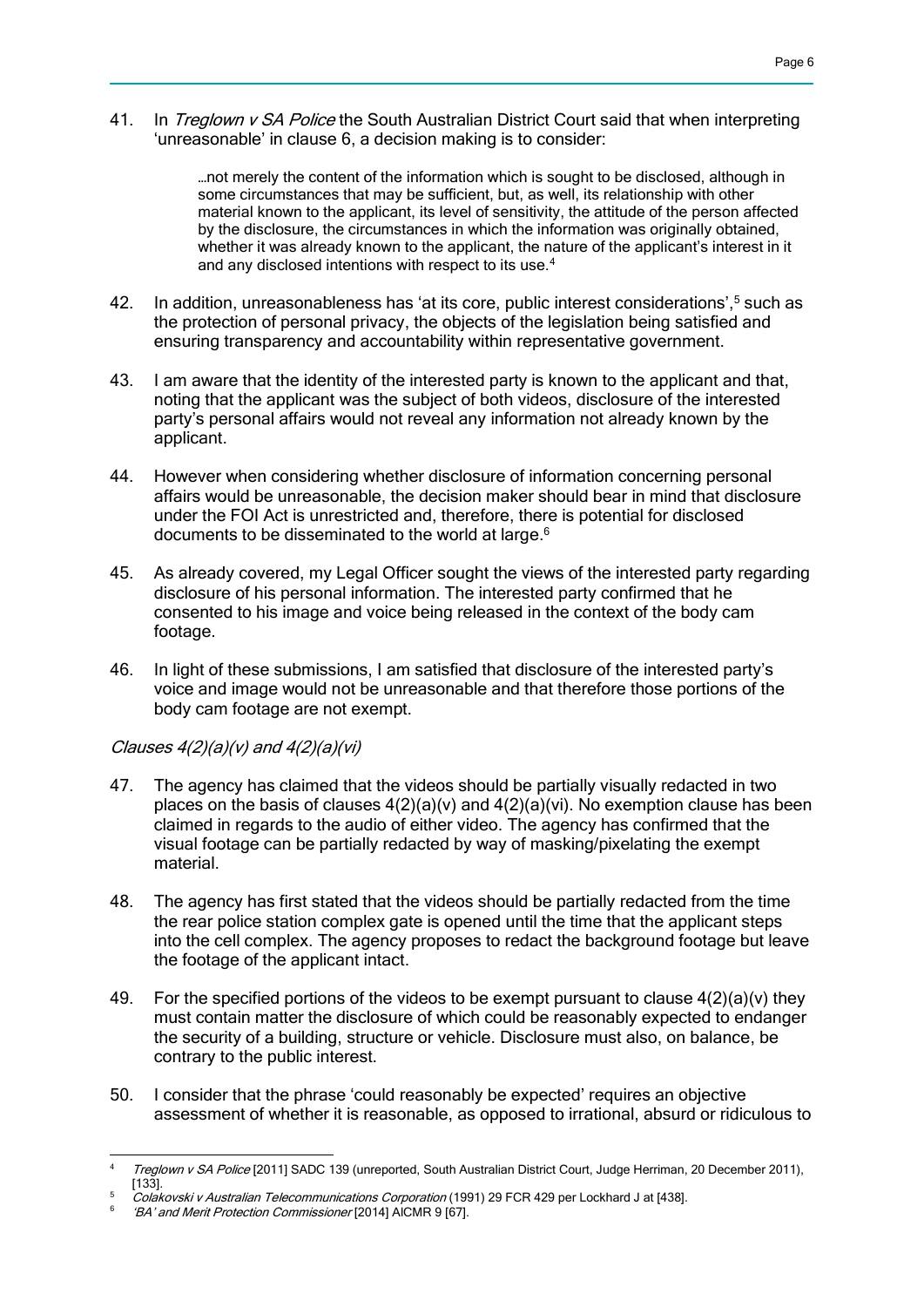expect that disclosure would have the effect anticipated.<sup>7</sup> This expectation must be based on reason and not be 'fanciful, far-fetched or speculative'.<sup>8</sup>

- 51. In *Re Herbert and Ministry of Housing*,<sup>9</sup> the WA Information Commissioner considered that disclosure of house plans could reasonably be expected to endanger the security of that property by facilitating burglaries. In the current matter, the relevant portions of the footage are in fact more detailed than a house plan. The background of the specified footage reveals not only the layout of the portrayed portion of the complex, but also specific additional aspects such as wall height and security camera location.
- 52. Additionally, the portrayed building is a police complex. Noting again that disclosure under the FOI Act should be regarded as potential disclosure to the world at large, I consider that disclosing the specified portion of footage could not only increase the risk of burglary but also other offences such as vandalism and trespass. In my view the need to preserve the security of a police complex is of great importance to ensure the effective completion of duties by police officers and general safety of the public.
- 53. The agency has also stated that the videos should be partially redacted inside the cell complex such that all written operational safety information as well as some specified vision of the police officers should be masked/pixelated.
- 54. Noting that the second proposed redaction relates to firearm handling and storage within the police complex, I am satisfied that if that information were disclosed it could reasonably be expected to prejudice systems or procedures for the protection of people.
- 55. In regards to the public interest required for clauses  $4(2)(a)(v)$  and  $4(2)(a)(vi)$ , the agency has stated:

Should this portion of footage be made public it is the view that there would be a significant risk to the security of SAPOL employees, detainees and members of the public who may be on the premises at any given time.

- 56. I have identified the following factors in favour of disclosure:
	- achieving the objects of the FOI Act
	- increasing transparency in police processes surrounding arrest procedures.
- 57. Having regard to the agency's submissions, I have identified the following factors contrary to disclosure:
	- preserving the security of a police complex to ensure that police officers are able to effectively carry out their duties
	- protecting the safety of police officers and members of the public who have been detained or who may be on the premises at any given time
	- reducing the risk of an offence being committed such as burglary or vandalism.
- 58. In light of the factors above, I consider that the factors contrary to disclosure far outweigh those in favour of disclosure. I am satisfied that the two portions of footage as specified by the agency are exempt pursuant to clauses  $4(1)(a)(v)$  and  $4(1)(a)(vi)$ .

# Complaint files

59. The agency has claimed the complaint files to be fully exempt on the basis of clause 12(1), in conjunction with section 45 of the PCD Act. I consider it appropriate to address the complaint files collectively.

 7 Ipex Information Technology Pty Ltd v Department of Information Technology Services SA [1997] 192 LSJS 54, 63-63.

Konieczka v South Australia Police [2006] SADC 134 at [14].

<sup>9</sup> [2000] WAICmr 41 at [19]-[22].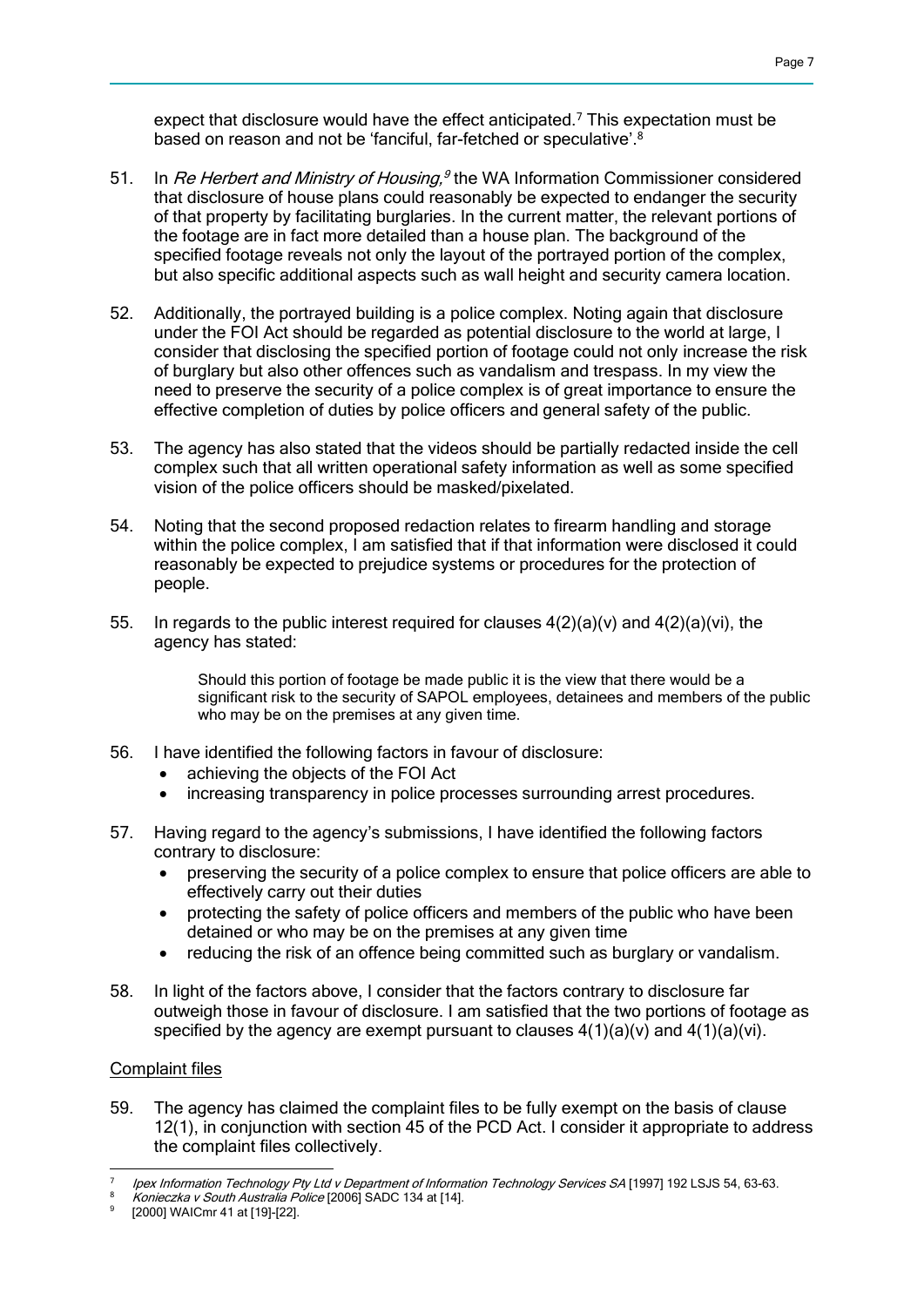- 60. The complaint files have been compiled as a result of complaints which have been lodged pursuant to the PCD Act. As already covered, section 45(1) of the PCD Act prevents the disclosure of any information in relation to or connected with a matter the subject of a complaint under the PCD Act. The complaint files clearly fall within this category.
- 61. Noting that the Commissioner has not authorised the disclosure of the complaint files and that none of the exceptions contained in section 45(2) are applicable, I am satisfied that disclosure of the complaint files would constitute an offence.
- 62. The complaint files are therefore exempt pursuant to clause 12(1).

# **Comment**

- 63. I consider it appropriate to briefly comment on the conduct of the agency.<sup>10</sup> I emphasise that my view of the agency's conduct is not part of the reasoning for my determination.
- 64. In my view the agency did not give adequate consideration to its initial determination. It appears that, rather than identifying the documents within the scope of the applicant's request and then considering their exemption status, the agency reached its conclusion after simply considering the types of documents likely to be within scope. Multiple conversations with the agency indicate that it did not conduct a thorough search to locate the within scope documents until after the external review application had been lodged.
- 65. Although I ultimately agree with the views that the agency expressed in its determination, I do not consider that the way in which the agency reached those views is consistent with what is required of the agency pursuant to the FOI Act.
- 66. I am also of the view that greater effort should have been made at the time of the original determination to allow the applicant access to some of the documents. As I have covered, the agency revised its position, stating that it no longer considered the body cam footage and arrest documents to be exempt pursuant to clause 12(1) on the basis that authorisation had been given in accordance with section 45(1) of the PCD Act to release the documents. I query why the agency made no attempt to obtain that authorisation in the first instance.
- 67. It is also my view that the extensions sought by the agency in responding to this Office were inappropriately numerous and lengthy. Although I acknowledge that some of the delays could not have been avoided due to the contrasting interpretations of the legislation, several of the extensions were apparently sought for reasons already given for previous extensions.
- 68. I consider that the agency should have made greater effort to prioritise this matter, particularly after it became apparent that there was disagreement regarding the interpretation of the legislation and that there would be delays in processing this matter.
- 69. In light of my comment regarding the agency's conduct, it is my view that it is in the public interest to publish my determination pursuant to section 39(14) of the FOI Act.

# **Determination**

70. In light of my views above, I vary the agency's determination in accordance with the agency's revised position as submitted to me in the course of this external review, with

<sup>&</sup>lt;sup>10</sup> Freedom of Information Act 1991, section 39(16).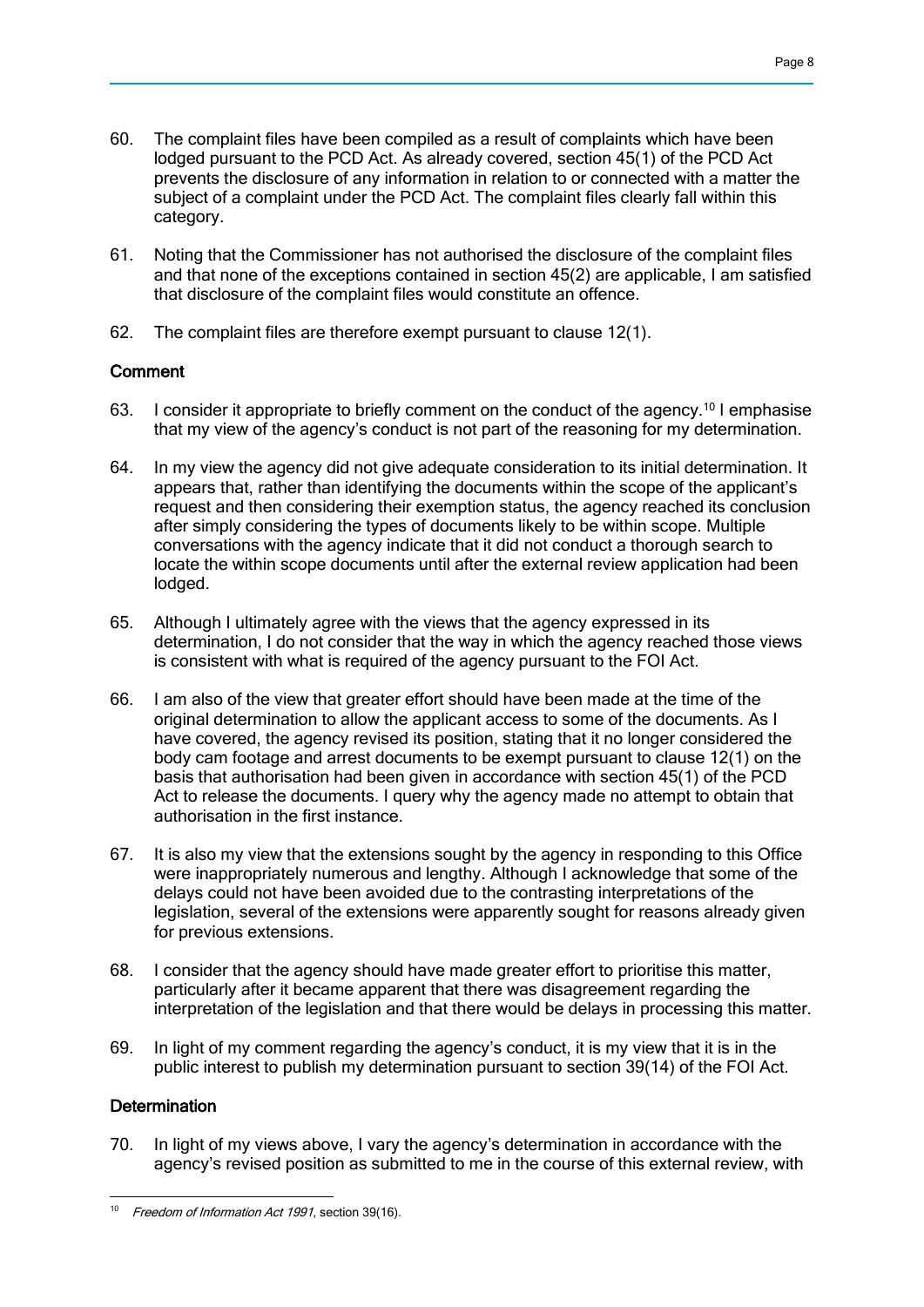the exception that the body cam footage insofar as it relates to the image and voice of the interested party is not exempt.

 $1.12$ 

Wayne Lines SA OMBUDSMAN

27 August 2020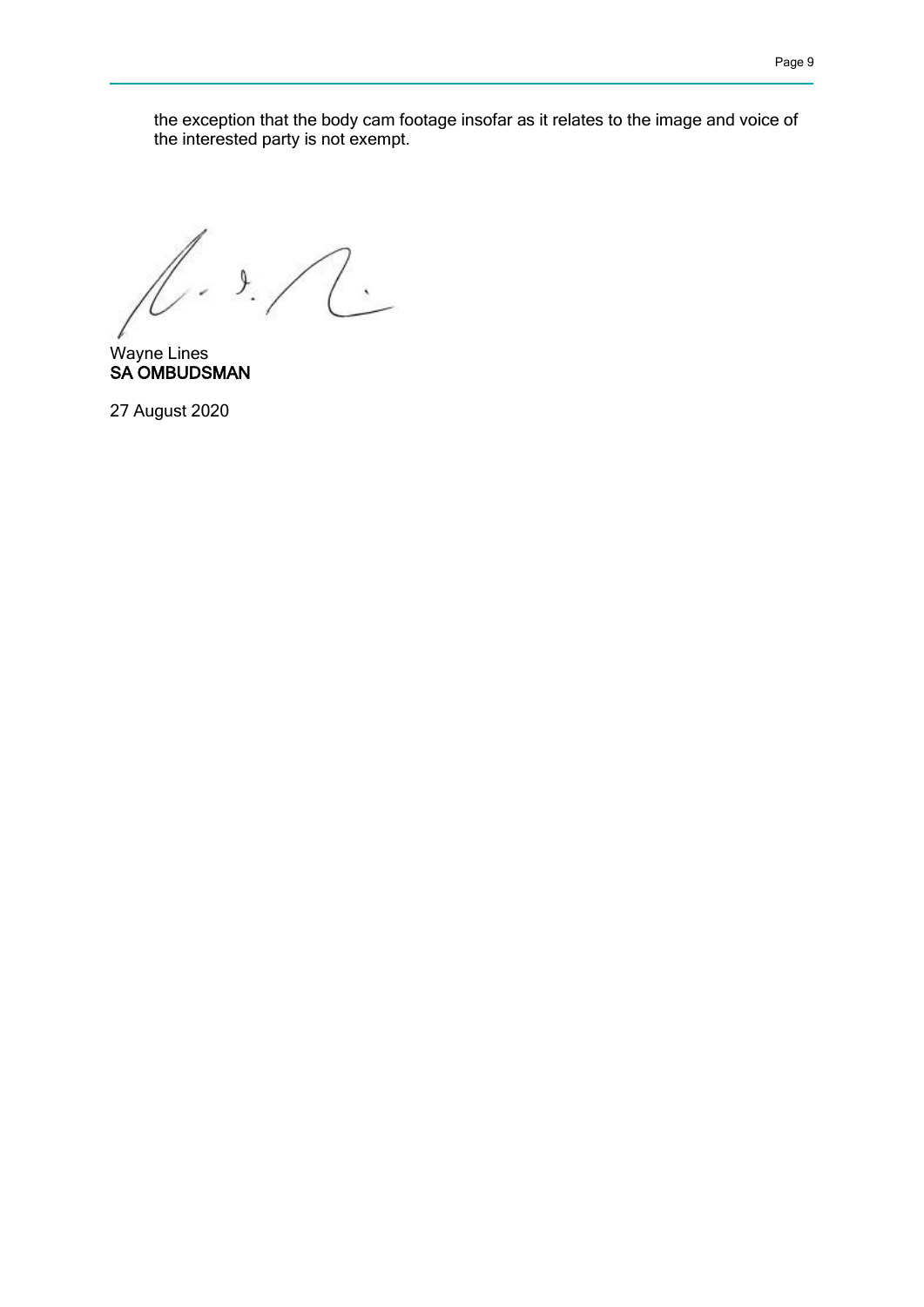# APPENDIX 1

# Procedural steps

| <b>Date</b>      | <b>Event</b>                                                                                                                                                                                                                                                                     |
|------------------|----------------------------------------------------------------------------------------------------------------------------------------------------------------------------------------------------------------------------------------------------------------------------------|
| 17 December 2019 | The agency received the FOI application dated 19 November 2019.                                                                                                                                                                                                                  |
| 20 December 2019 | The agency determined the application.                                                                                                                                                                                                                                           |
| 10 January 2020  | The agency received the internal review application dated 10 January<br>2020.                                                                                                                                                                                                    |
| 24 January 2020  | The agency confirmed the determination.                                                                                                                                                                                                                                          |
| 25 January 2020  | The Ombudsman received the applicant's request for external review<br>dated.                                                                                                                                                                                                     |
| 29 January 2020  | The Ombudsman advised the agency of the external review and<br>requested submissions and documentation.                                                                                                                                                                          |
| 13 February 2020 | The agency provided the Ombudsman with its submissions and<br>limited documentation.                                                                                                                                                                                             |
| 18 February 2020 | The Ombudsman requested that the agency provide the documents<br>within the scope of the FOI application.                                                                                                                                                                        |
| 19 February 2020 | The agency advised that it would not be providing the documents<br>within the scope of the FOI application pursuant to section 45 of the<br>Police Complaints and Discipline Act 2016 (PCD Act).                                                                                 |
| 21 April 2020    | The Ombudsman advised the agency of his views that section 45 of<br>the PCD Act does not prevent the agency from providing the<br>documents to the Ombudsman for the purposes of conducting an<br>external review and requested that the documents be provided by 6<br>May 2020. |
| 30 April 2020    | The agency sought an extension until 15 May 2020 to provide the<br>documents. The extension was granted.                                                                                                                                                                         |
| 15 May 2020      | The agency sought a further extension until 22 May 2020 to provide<br>the documents. The extension was granted.                                                                                                                                                                  |
| 26 May 2020      | The agency sought a further extension until 12 June 2020 to provide<br>the documents. The extension was granted.                                                                                                                                                                 |
| 11 June 2020     | The agency requested a meeting with the Ombudsman regarding the<br>provision of the documents.                                                                                                                                                                                   |
| 12 June 2020     | The Ombudsman met with the agency regarding the provision of the<br>documents. The agency provided the Ombudsman with a portion of<br>the documents.                                                                                                                             |
| 17 December 2019 | The agency received the FOI application dated 19 November 2019.                                                                                                                                                                                                                  |